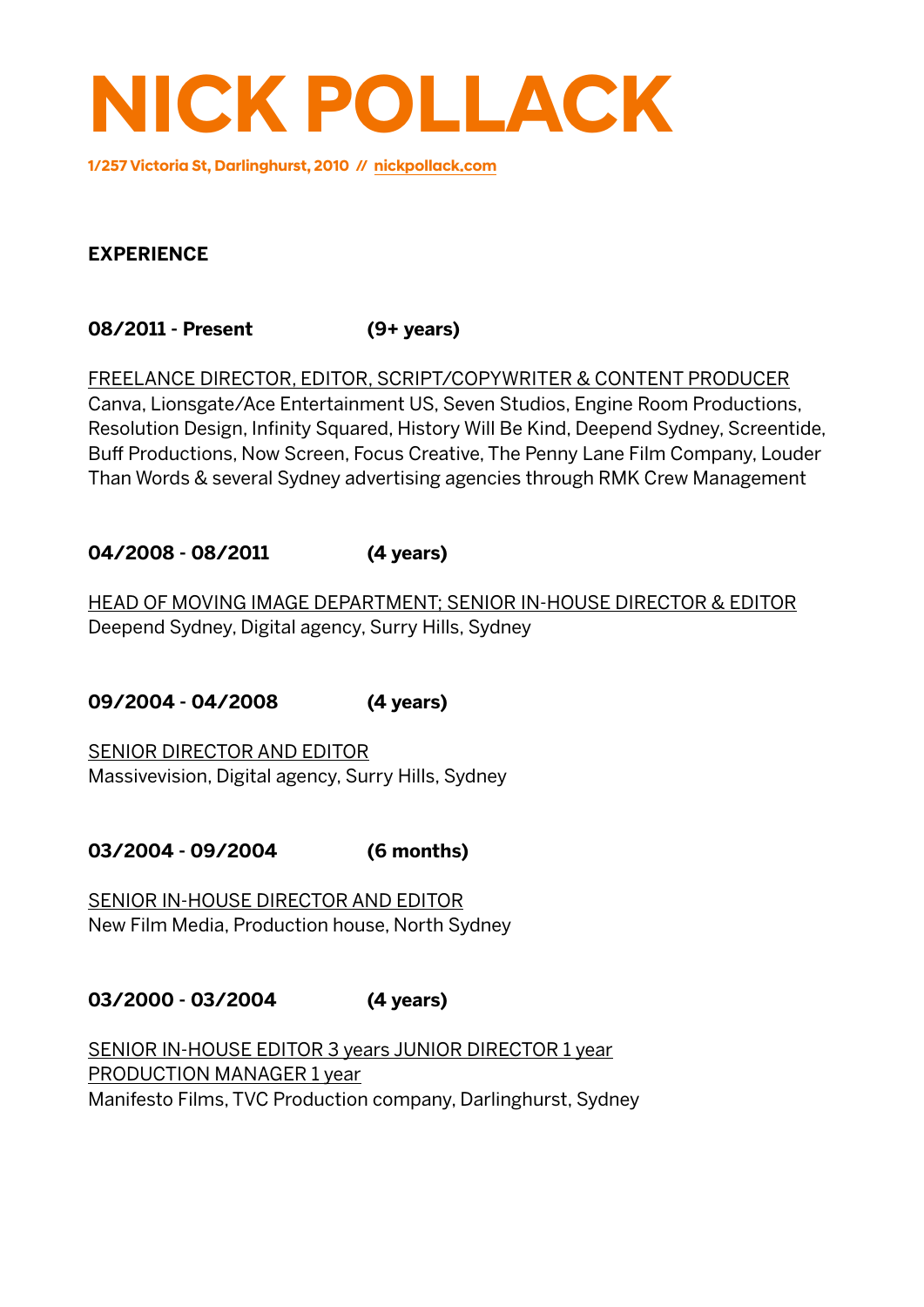## **NICK POLLACK**

#### **SKILLS**

Editing on Premiere Pro CC (senior level) & AVID Media Composer (mid level) Photoshop After Effects Adobe & DaVinci colour grading software

Screen & copywriting

Operating skills on most video camera systems Sound recording and mixing Budgeting & scheduling Pages, Word & Excel

Clean Driver's license

#### **REFERENCES**

| Aaron Bush               |          | Producer Buff Productions   |
|--------------------------|----------|-----------------------------|
| <b>Adam Marks</b>        | EP.      | Screentide                  |
| Marisa Zamora            | Producer | The Penny Lane Film Company |
| <b>Matt Griffin</b>      | CEO.     | Deepend Sydney              |
| Jessica Edwards Producer |          | Canva, Sydney               |

#### **EDUCATION**

- 1995-96 KvB College of Visual Arts Advanced Diploma in Film & TV Production
- 1986-94 St Aloysius College, Milson's Point High School